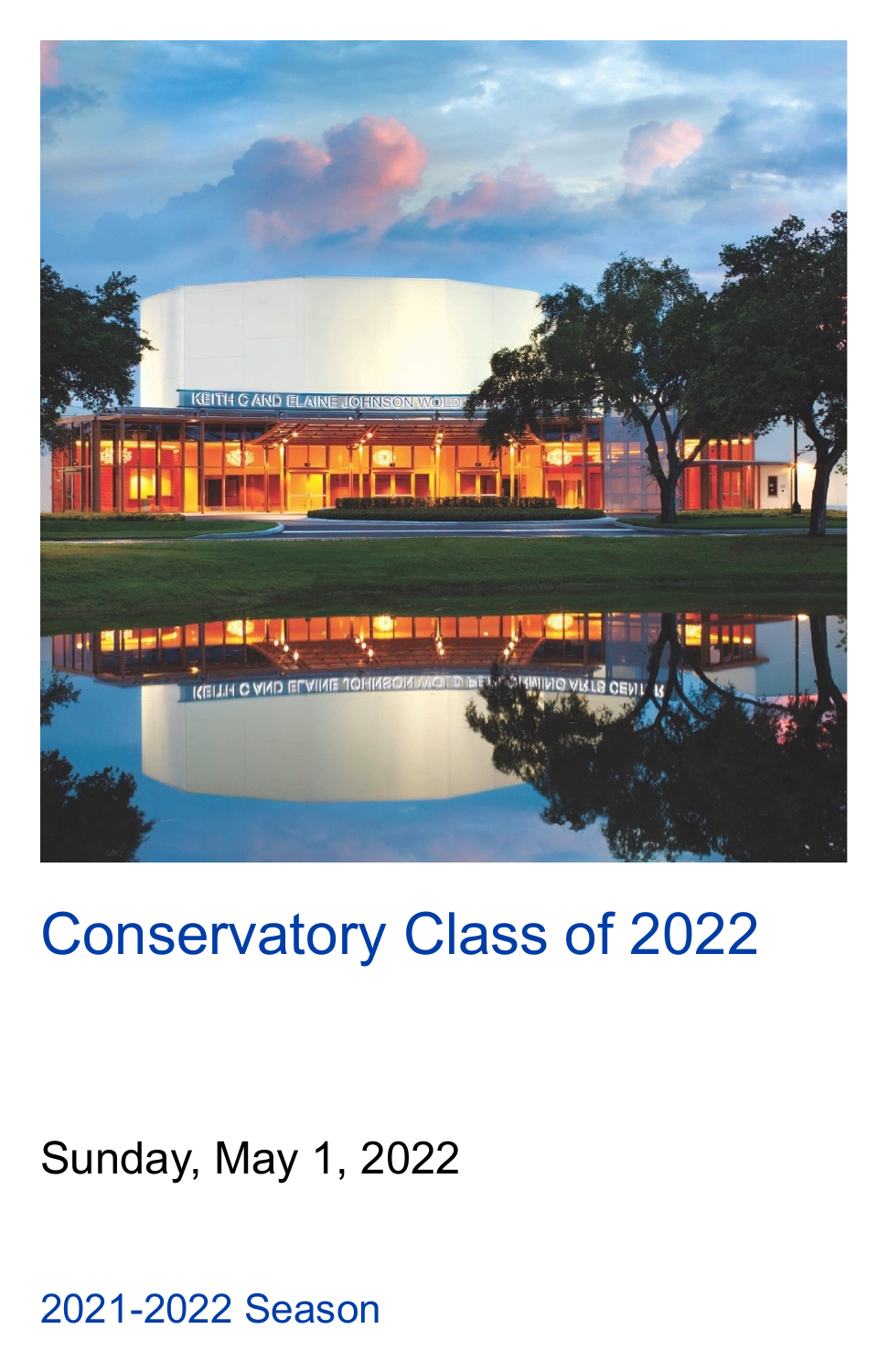# Conservatory Class of 2022

Sunday, May 1, 2022 - 4:00 pm Amarnick-Goldstein Concert Hall

# Program

Andante and Scherzo for trumpet and piano J.E. Barat

(1882-1963) Luis Pulido, trumpet (MM) Dr. Sheng-Yuan Kuan, piano

Melodie C. W. Gluck (1714-1787)

Mingyue Fei, Violin (BM) Dr. Sheng-Yuan Kuan, piano

*Ballet*

Petite Suite **Claude Debussy** *En Bateau* (1862-1918)

> Robiyakhon Akromova, piano (BM) Janna Peña, piano (BM)

Presentation of The 2022 Deanne and Gerry Gitner and Family Excellence Endowed Teaching Award

Presentation of the Professional Performance Certificates

**INTERMISSION**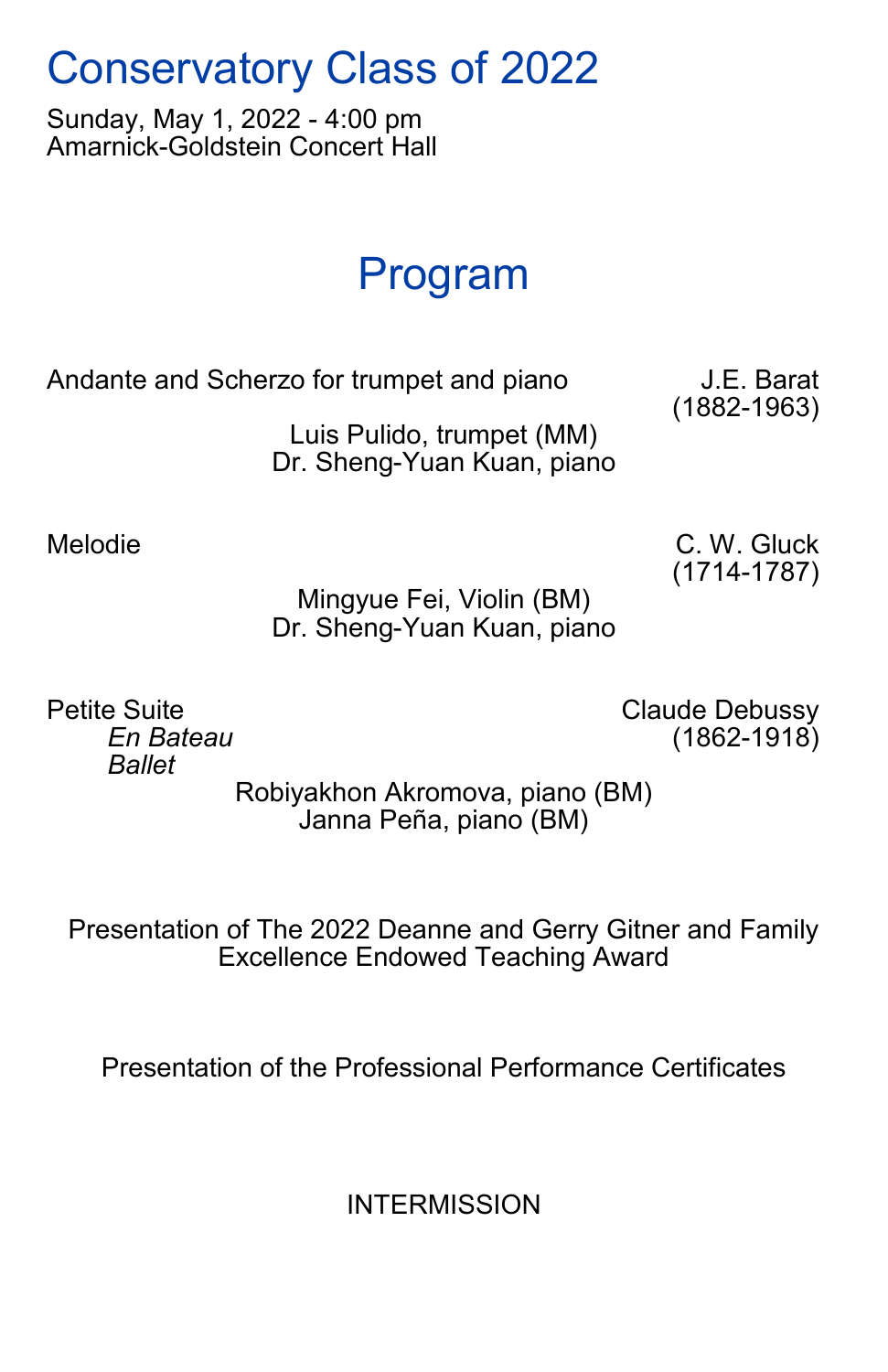Love Song **Internal Contract Contract Contract Contract Contract Contract Contract Contract Contract Contract Contract Contract Contract Contract Contract Contract Contract Contract Contract Contract Contract Contract Cont** (1874-1935)

> Kayla Bryan, Violin (BM) Dr. Sheng-Yuan Kuan, piano

Trio for oboe, bassoon, and piano, FP43 Francis Poulenc *Presto* (1899-1963)

Kari Jenks, oboe (BM) Rosie Rogers, bassoon (MM) Dr. Sheng-Yuan Kuan, piano

Sunset Nicola Ferro (b. 1974)

Aaron Small, trombone (BM) Marina Machado, piano

Jazz Fantasy on Mozart W. A. Mozart (arr. Shaofan Qi) (Turkish March) Xiaoxiao Wang, piano (MM)

Sunshine in Tashkurgan Gang Chen

(b. 1935)

Yue Yang, violin (PPC) Dr. Sheng-Yuan Kuan, *piano*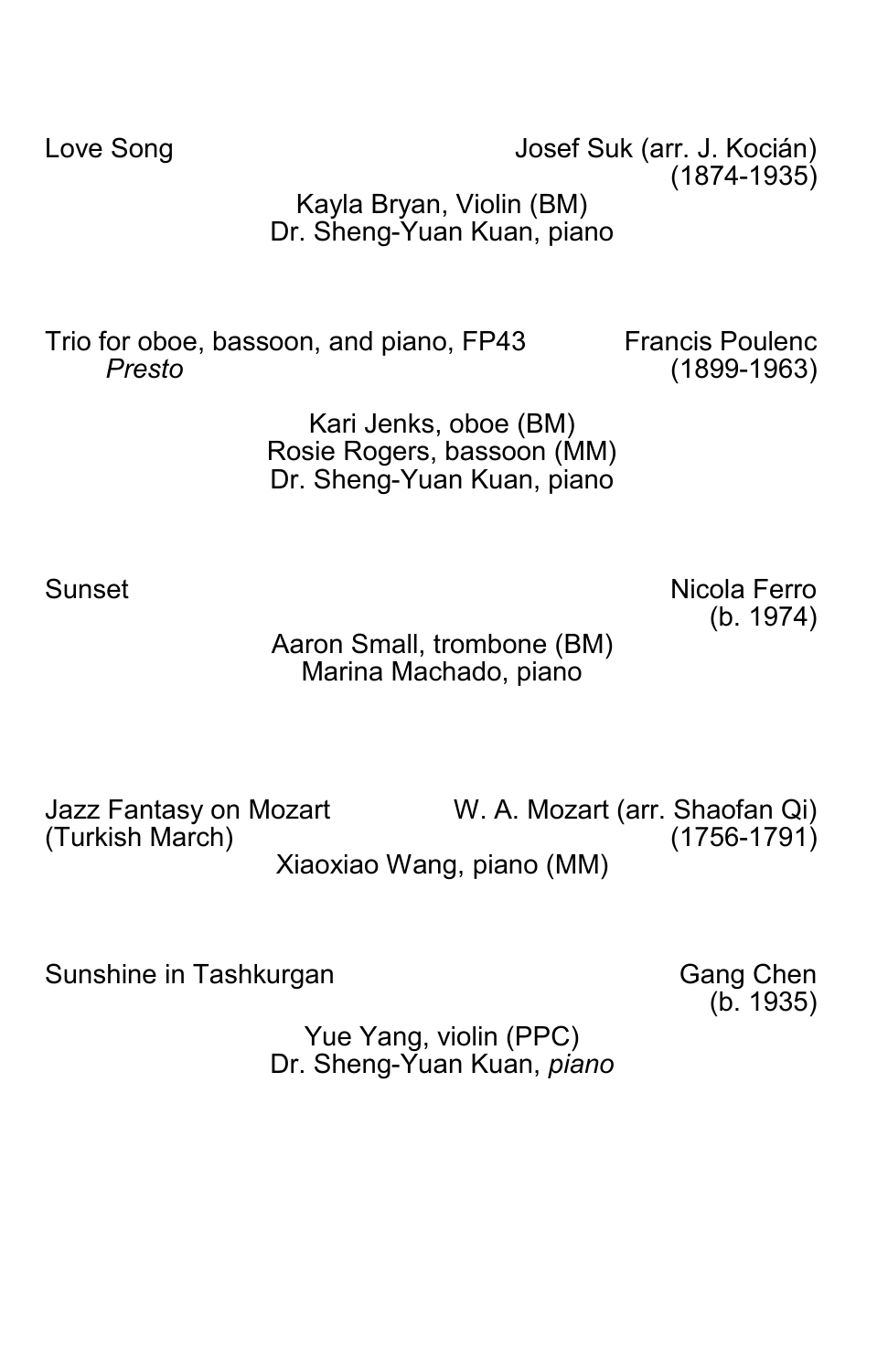# Lynn Conservatory Graduating Class of 2022

#### **Bachelor of Music**

Robiyakhon Akromova, piano

Kayla Bryan, violin (M. Elizabeth "Maddy" Cumpton Award for the OutStudent of Strings)

Wesley DeCasere, tuba

Mingyue Fei, violin

Gabriel Galley, viola

Kari Jenks, oboe

Devin LaMarr, cello

Hyemin Lee, viola

Sol Ochoa Castro, violin

Jannina Peña, piano (Dean's Award for Excellence in Undergraduate Education)

Aaron Small, trombone

#### **Master of Music**

Zulfiya Bashirova, violin

Gonzalo Kochi Kikuchi, double bass

Luis Pulido, trumpet

Rose Marie Rogers, bassoon (Dean's Award for Excellence in Graduate Education)

Xiaoxiao Wang, piano

#### **Professional Performance Certificate**

David Brill, violin Feruza Dadabaeva, chamber music (piano) Taylor Overholt, clarinet Yunus Rajabiy, cello James Riggs, oboe Sharon Villegas, collaborative piano

Yue Yang, violin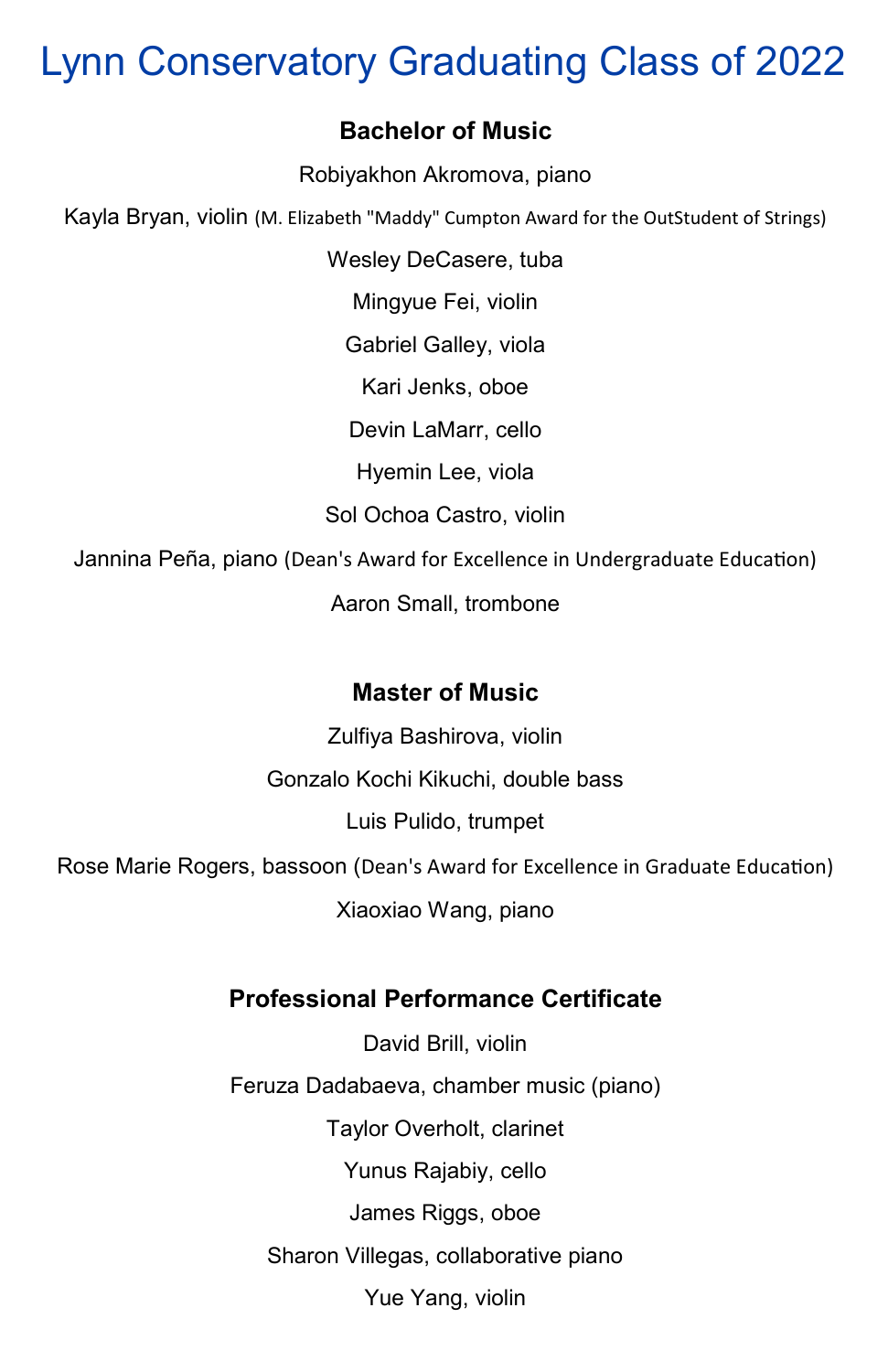# The Deanne and Gerry Gitner and Family Excellence Endowed Teaching Award

The Deanne and Gerry Gitner and Family Excellence Endowed Teaching Award was established in 2018 to recognize the outstanding efforts of a Conservatory of Music teacher annually.

Recipients include:

- 5/2/2013 Award Thomas McKinley
- 5/1/2014 Award Carol Cole
- 5/6/2015 Award Dan Satterwhite
- 5/5/2016 Award Roberta Rust
- 5/4/2017 Award David Cole
- 4/28/18 Award Lisa Leonard
- 4/27/19 Award Marc Reese
- 9/11/20 Award Elmar Oliveira
- 4/27/21 Award Chauncey Patterson
- 5/1/22 Award Guillermo Figueroa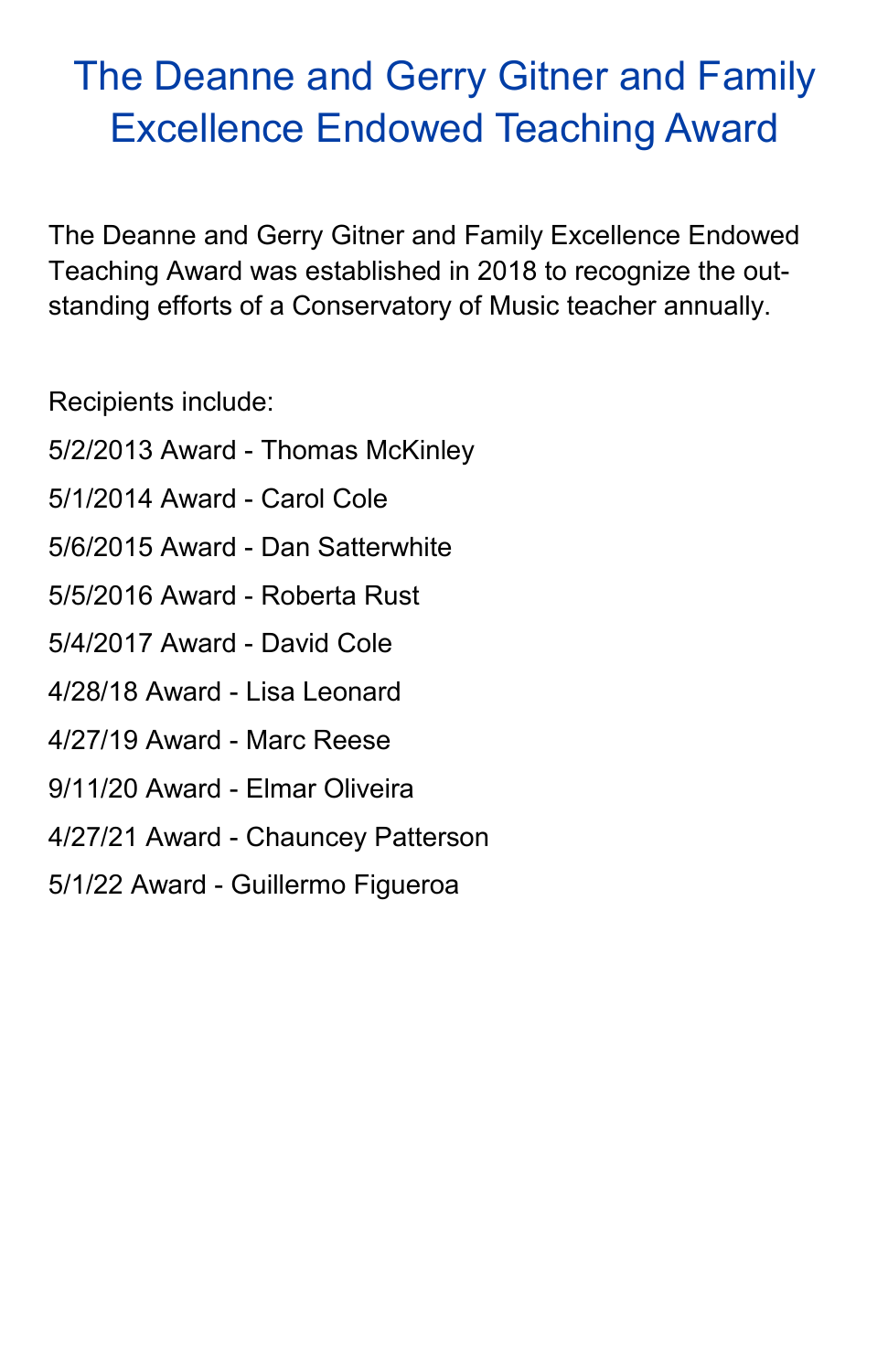# Save the Date! 2022-2023 Season\*

## Collaborative Piano Studio Recital

Sunday, September 18, 2022 Amarnick-Goldstein Concert Hall

#### An Evening of Guatemalan Piano Music In Celebration of Hispanic Heritage Month

Thursday, Sept. 22 at 7:30 pm Amarnick-Goldstein Concert Hall

### Philharmonia No. 1

Saturday, September 24, 2022 Sunday, September 25, 2022 Wold Performing Arts Center

### Concerto Competition Finals

Sunday, October 9, 2022 Amarnick-Goldstein Concert Hall

### Philharmonia No. 2

Saturday, October 29, 2022 Sunday, October 30, 2022 Wold Performing Arts Center

### Philharmonia No. 3

Saturday, November 12, 2022 Sunday, November 13, 2022 Wold Performing Arts Center

### Chamber Music Competition

Tuesday, December 6, 2022 Wednesday, December 7, 2022 Amarnick-Goldstein Concert Hall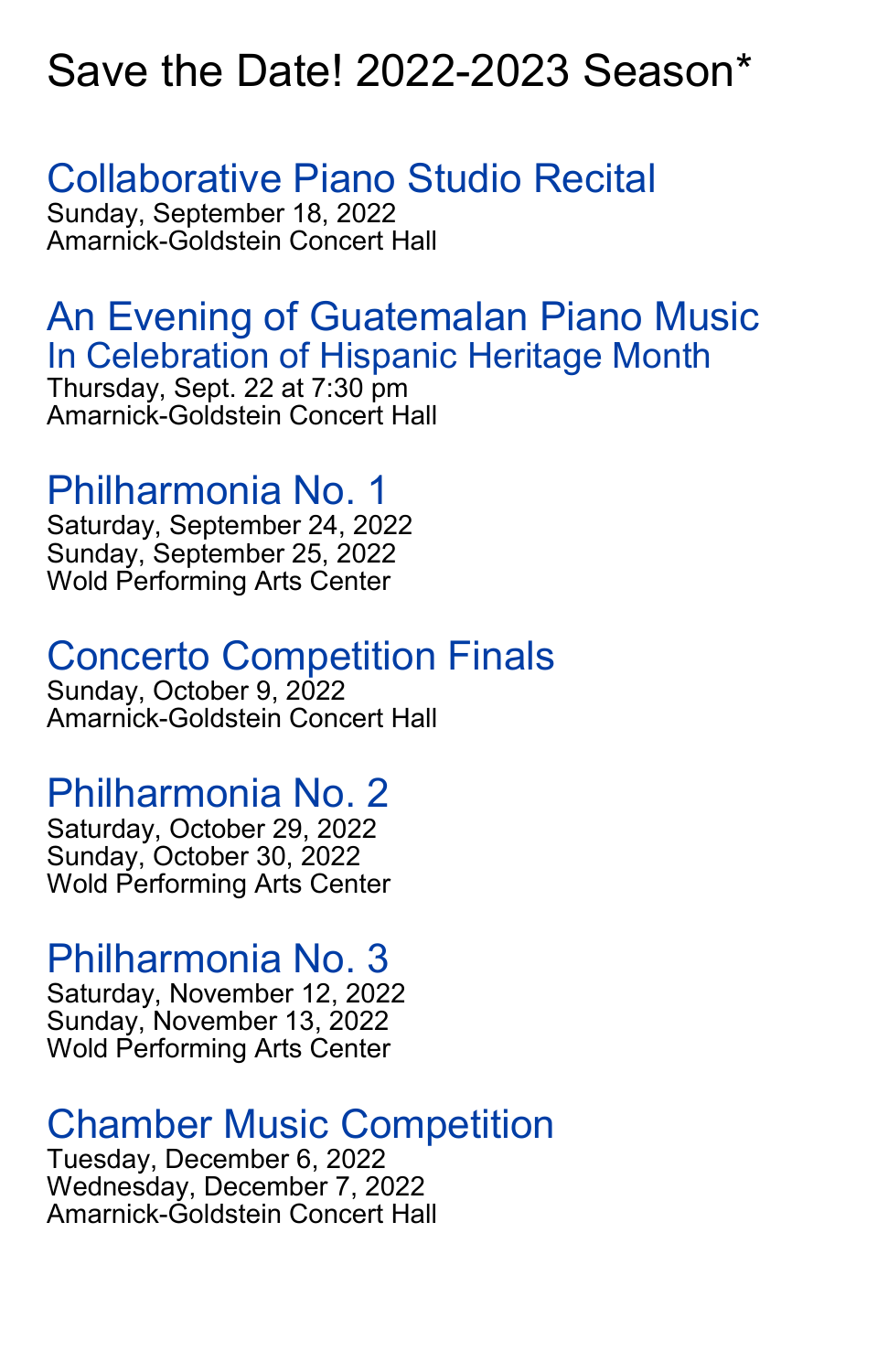Piano Studio Recital

Thursday, January 19, 2023 Wold Performing Arts Center

#### Philharmonia No. 4

Saturday, March 18, 2023 Sunday, March 19, 2023 Wold performing Arts Center

### Philharmonia No. 5

Saturday, April 1, 2023 Sunday, April 2, 2023 Wold performing Arts Center

## Woodwind Department Recital

Thursday, April 6, 2023 Amarnick-Goldstein Concert Hall

## John Oliveira String Competition

Saturday, April 15, 2023 Sunday, April 16, 2023 Amarnick-Goldstein Concert Hall

#### New Music Festival

Thursday, April 20, 2023 - Sunday, April 23, 2023 Amarnick-Goldstein Concert Hall

\*More detailed information about our events will be found on www.lynn.edu/events